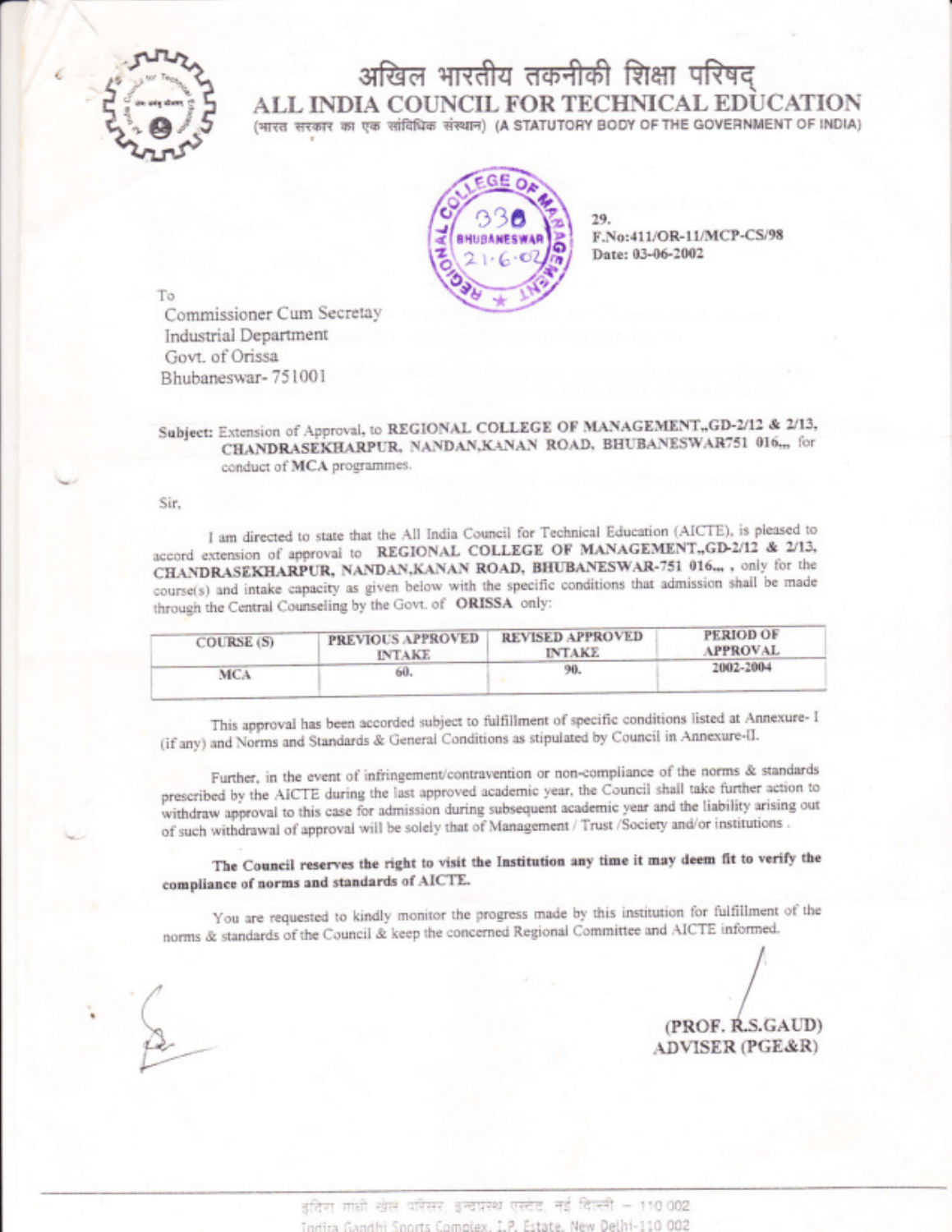### 29. F.No.: 411/OR-11/MCP-CS/98

copy to:

#### The Regional officer, Eastern Regional Office, AICTE, Institute of Leather  $1.$ Technology Campus, Salt Lake City, Sector-III, Kolkata-700091.

He is requested to monitor compliance with the norms & standards and conditions stipulated by the Council and keep the concerned Regional Committee and the AICTE informed of the same.

He is also requested to ensure the receipt of notorised undertaking as specified by the Council from the institution / management concerned within the stipulate time frame.

Director of Technical Education & Industrial Training, Govt of Orissa, Cuttack-2. 753001.

The Registrar.

3

He is requested to complete the process of affiliation for facilitating admissions.

The Principal.

REGIONAL COLLEGE OF MANAGEMENT, GD-2/12 & 2/13, CHANDRASEKHARPUR, NANDAN, KANAN ROAD, BHUBANESWAR-751 016,

Guard File. 5.

Rtalled

(PROF. R.S.GAUD) **ADVISER (PGER)** 

 $2 -$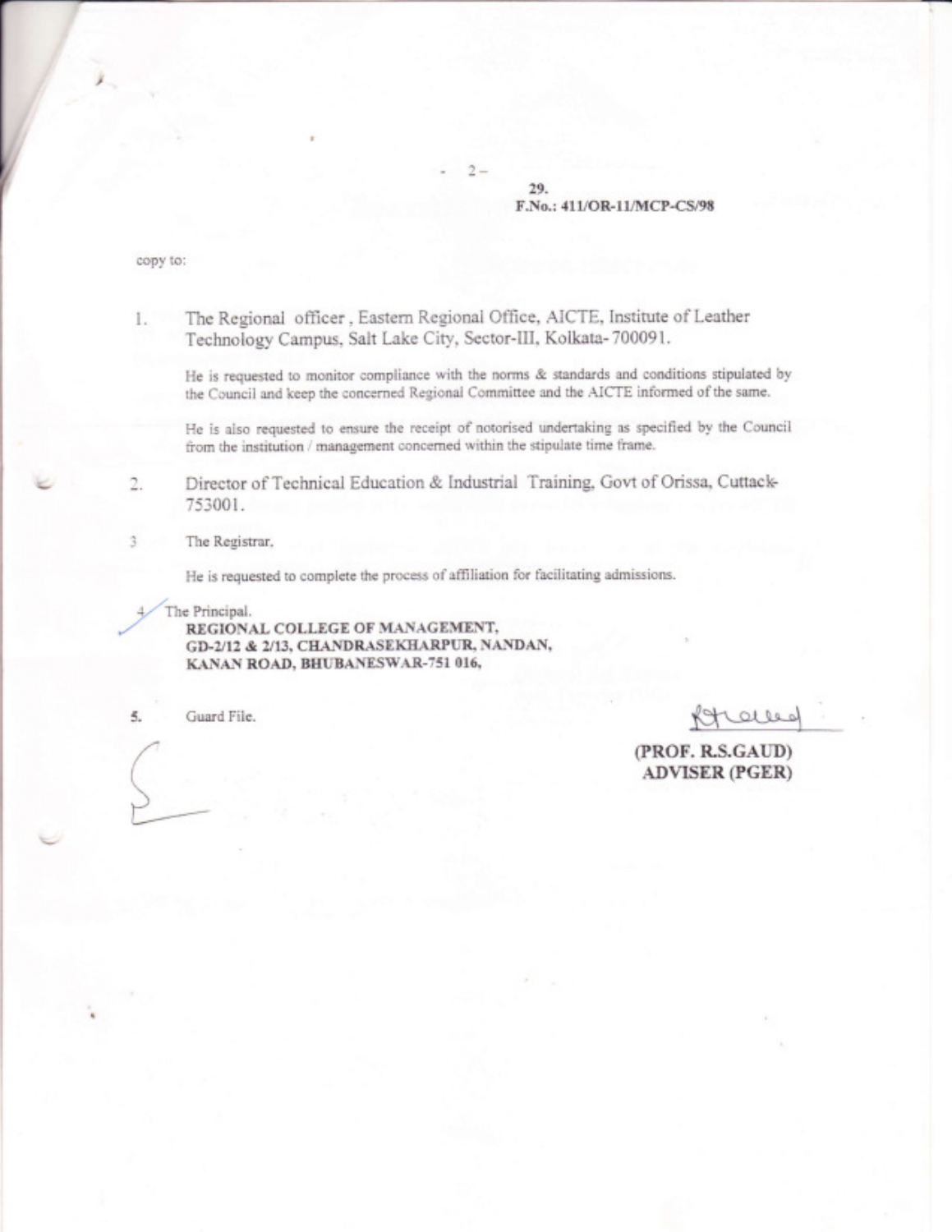### ANNEXURE-I

### F.NO. 411/OR-11/MCP-CS/98

Regional College of Management, GD-2/12 & 2/13, Chandrasekharpur, Bhubaneswar 75t 023

v

SPECIFIC CONDITIONS : (These conditions should be complied by  $30<sup>th</sup>$  Sept. and a report should be submitted to the concerned Regional Office with a copy to  $H.Q.$ )

- 1. Internet connectivity must be improved with higher bandwidth.  $\sqrt{ }$
- 2. Relevant licensed software's as per the syllabus should be procured. U
- 43. The faculty position at the senior level should be strengthened as per AICTE ' norms.
	- 4. Institute must implement AICTE pay scales for all the employees  $\bigg/\bigg/$ immediately.

(Avichal Raj Kapur) Asst. Director (UG)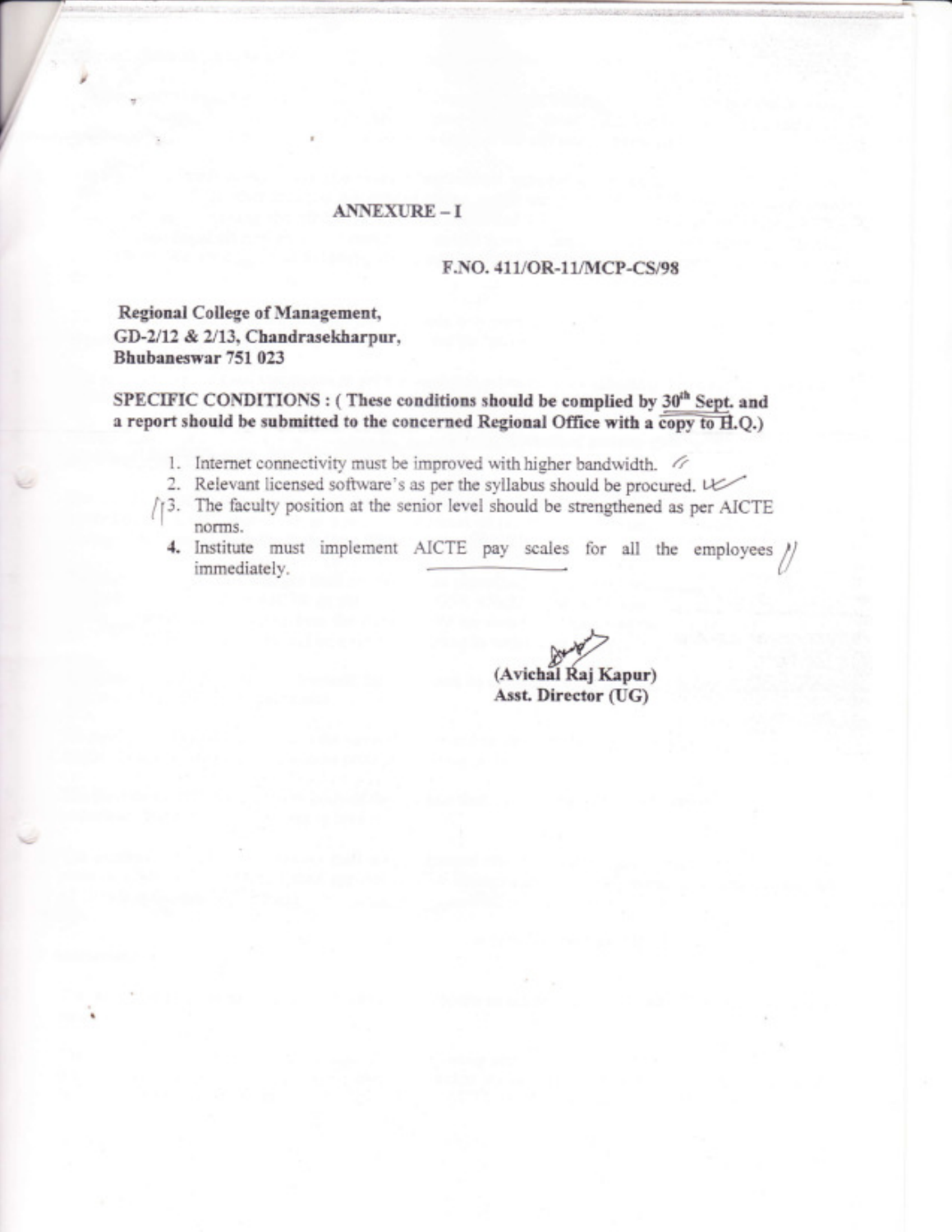(Notarized Undertaking to be submitted duly signed on a non-judicial stamp paper)

violate in this context including based on orders of the State Govt. or the affiliating University. :

mexure-

- The admissions shall be made only after required teachers are recruited and adequate  $\Gamma$ infrastructure and all other facilities are created as per norms and guidelines of the AICTE/Govt. of India/ State Govt. and obtaining the affiliation from the concerned University in case of degree programs. The Institute shall fulfill all specific conditions(if any) as laid down in this letter and revised by the AICTE from time to time. We are aware that following all the norms of AICTE as amended from time to time will be our responsibility.
- The admission to the approved program shall be made only once in a year for approved intake 2. capacity only and no increase in intake over and above the intake mentioned in this letter shall be made.
- The approved course shall commence as per the academic calender of the affiliating university or in the month 3. of July - August of each academic year.
- The curriculum of the course, the procedure for evaluation/assessment of students shall be in 4. accordance with the norms prescribed by the AICTE/ affiliating agency.
- $5<sup>1</sup>$ The faculty strength and quality shall be maintained by the institute as per qualifications and pay scales prescribed by AICTE from time to time. The selection of faculty shall be made by a selection committee having representation from the State Govt./University and AICTE.
- The tuition fee and other charges shall be charged as prescribed by the competent authority (i.e. State Level 6. Committee constituted by AICTE as stipulated in GSR 476(E)). The institutions will furnish a declaration giving the actual fees collected from the students. We are aware that collecting the fees over and above that fixed by Competent Authority will be a violation leading to withdrawal of approval by AICTE.
- All academic and physical infrastructural facilities shall be continued to be provided/ updated by the institute 7. with the state of art, latest equipments.
- No new course(s) shall be started in the same premises and no increase shall be made in the 8. intake of other existing courses without prior concurrence of the AICTE.
- The Governing body and Advisory body of the institute shall be constituted as per Guidelines 9. prescribed by the AICTE from time to time.
- The location and name of institution shall not be changed after the date of issue of first approval letter. The  $10.$ name and title of the institution shall not violate "The Emblems and Names (Prevention of improper use) act 12 (1950) of Government of India.
- No change in the composition of society / trust shall be permitted without AICTE's prior 11. concurrence.
- The institution shall furnish requisite documents and reports as desired by AICTE and its original from time to 12. sime.
- The administrative, academic and financial records including accounts shall be maintained for 13. this institution separately. The accounts shall be audited annually by a Chartered Accountant and all the records and reports shall be open for inspection by the AICTE or anybody authorized by it.